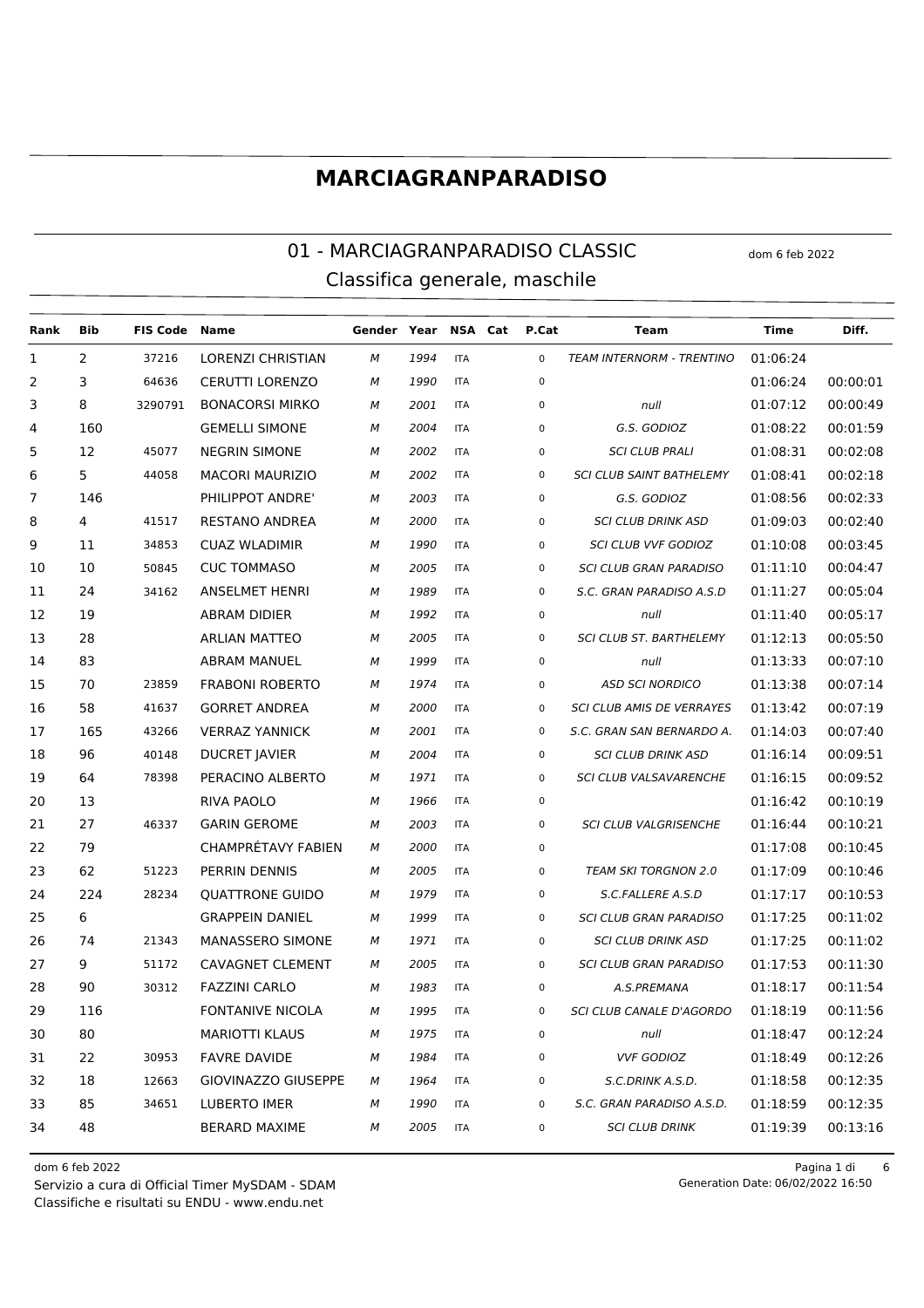#### 01 - MARCIAGRANPARADISO CLASSIC dom 6 feb 2022 Classifica generale, maschile

**Rank Bib FIS Code Name Gender Year NSA Cat P.Cat Team Time Diff.** 57 37218 COURTHOUD MATHIEU *M 1994* ITA 0 *CS ESERCITO* 01:20:12 00:13:49 71 48174 ZANON NICOLA *M 2004* ITA 0 *SCI CLUB AMIS DE VERRAYES* 01:21:37 00:15:14 21 OUVRIER GIUSEPPE *M 1960* ITA 0 *GRAN PARADISO* 01:23:42 00:17:19 GUICHARDAZ FABIEN *M 1999* ITA 0 01:23:45 00:17:22 PIERROT 88 MARTOCCHIA LORENZO *M 2005* ITA 0 *null* 01:24:40 00:18:17 89 7808 SOMMAVILLA PAOLO *M 1958* ITA 0 *SOTTOZERO NORDIC TEAM* 01:25:04 00:18:41 82 GERARD YANNICK *M 1992* ITA 0 *null* 01:25:57 00:19:34 73 CAMPERI IVAN *M 1973* ITA 0 01:26:03 00:19:39 84 GLAREY PIETRO *M 1998* ITA 0 *null* 01:26:07 00:19:44 51 RUFFIER DIDIER *M 1982* ITA 0 01:26:47 00:20:24 220 9579 ROCCHI DELFO *M 1960* ITA 0 *SCI CLUB MONT NERY* 01:26:50 00:20:27 69 5295 INVERNIZZI DOMENICO *M 1954* ITA 0 *CM VALSASSINA* 01:26:51 00:20:28 BERGUERAND ALESSANDRO *M 1991* ITA 0 01:27:09 00:20:46 91 HUBERT ALEXANDER *M 1974* ITA 0 *MARTIGNY* 01:27:19 00:20:56 44 BORETTAZ MASSIMO *M 1961* ITA 0 *null* 01:27:39 00:21:16 54 VISCONTI LORENZO *M 1984* ITA 0 *INDIVIDUALE* 01:27:42 00:21:19 125 RAPELLI LORENZO *M 1986* ITA 0 *INDIVIDUALE* 01:27:43 00:21:20 66 46332 CLAP MATHIEU *M 2003* ITA 0 *SCI CLUB VALGRISENCHE* 01:27:55 00:21:32 30 GIANNUZZI SIMONE *M 1966* ITA 0 01:28:02 00:21:39 97 DUCRET NADIR *M 1975* ITA 0 *SCI CLUB DRINK ASD* 01:28:41 00:22:18 94 NICOLUSSI IVAN *M 1971* ITA 0 *S. C. VALSAVARANCHE* 01:28:46 00:22:23 41 COLAJANNI ENRICO *M 1969* ITA 0 *S c Mont Nery* 01:29:42 00:23:19 167 NEGRO STEFANO *M 1986* ITA 0 01:29:45 00:23:22 65 18732 CARNESECCA JEAN LUC *M 1979* ITA 0 *SC VALDIGNE MONT BLANC* 01:30:26 00:24:03 162 16301 NIGRETTI MARIO *M 1967* ITA 0 *S. C. LEVANNA A. D* 01:31:13 00:24:50 198 168222 GERVASONI CHRISTIAN *M 1998* ITA 0 *S.C. RONCOBELLO* 01:31:18 00:24:55 180 35808 GIOLITTI ANDREA *M 1992* ITA 0 *A.S.D. S.C. BUSCA* 01:31:21 00:24:58 233 108566 ALDE' STEFANO *M 1959* ITA 0 *COMUNITA' MONTANA* 01:31:40 00:25:17 52 17338 SUARDI MICHELE *M 1968* ITA 0 *LAME PERREL GSA RANICA* 01:32:02 00:25:39 72 48070 BOVARD YVES *M 2004* ITA 0 *SCI CLUB VALGRISENCHE* 01:32:16 00:25:53 111 CHARRUAZ GIORGIO *M 1958* ITA 0 *null* 01:32:21 00:25:58 158 ARENA MATTEO *M 1982* ITA 0 01:32:35 00:26:12 188 SOODLA GUIDO *M 1967* EST 0 01:32:46 00:26:23 55 FRUTAZ LUCA *M 1974* ITA 0 01:32:48 00:26:25

Classifiche e risultati su ENDU - www.endu.net Servizio a cura di Official Timer MySDAM - SDAM

dom 6 feb 2022 Pagina 2 di 6 Generation Date: 06/02/2022 16:50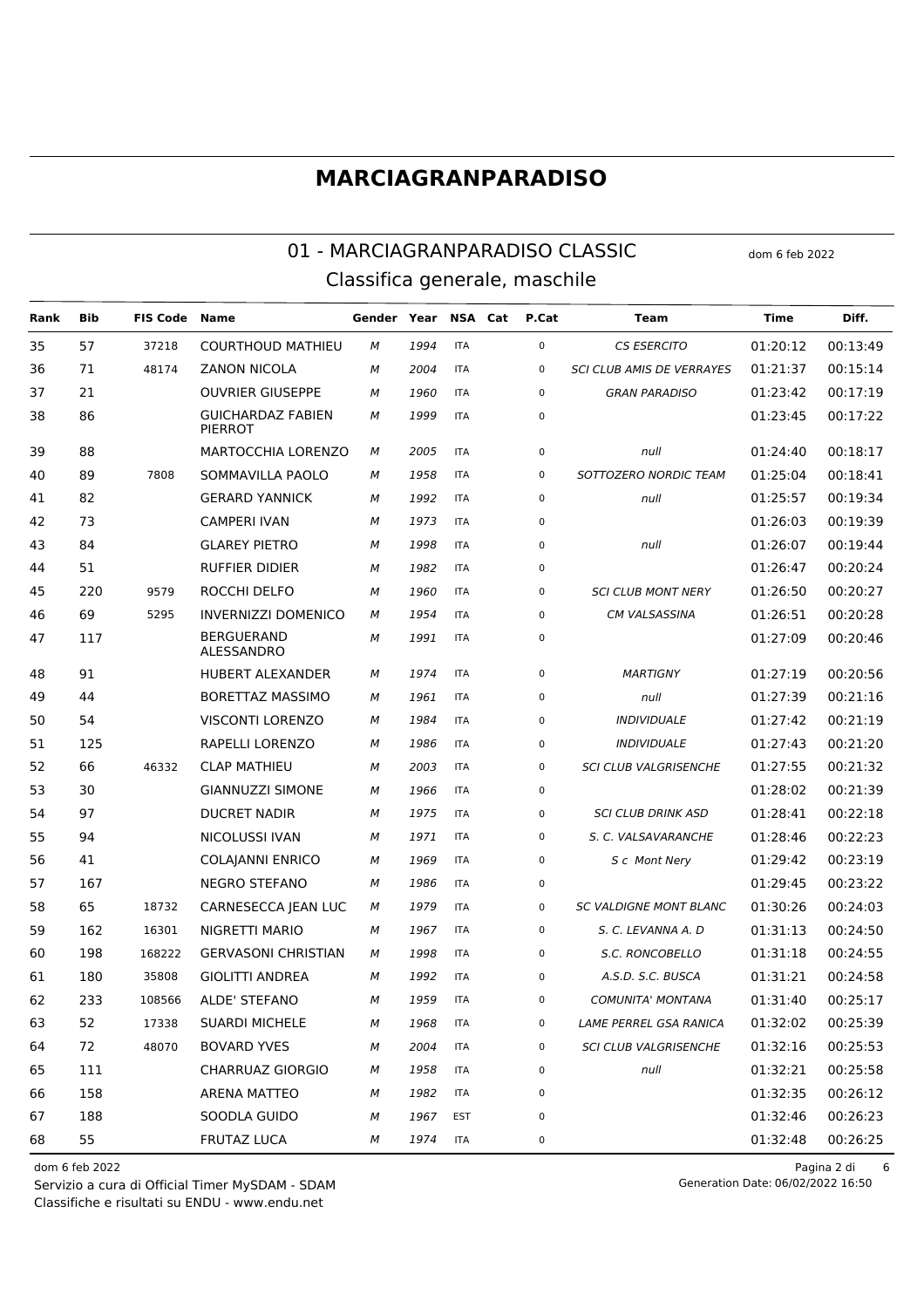#### 01 - MARCIAGRANPARADISO CLASSIC Classifica generale, maschile

**Bib FIS Code Name** Gender Year NSA Cat P.Cat Diff. Rank **Team Time** 69 181 **VIVALDO DAVIDE ITA**  $\mathbf 0$ 01:33:00 00:26:37 M 1961 70  $142$ **ZEMOZ ANDREA** 01:33:08 00:26:44 M 1967 **ITA**  $\Omega$ null 20 HALS KNUT C. 01:33:33  $00:27:10$ 71 M 1960 **NOR**  $\Omega$ **TRUC SILVANO**  $72$ 67 **ITA**  $\Omega$  $01.33.33$  $00:27:10$ M 1956 null 806 **GARIN MASSIMILIANO** 01:33:42  $73$  ${\cal M}$ 1983 **ITA**  $N \cap$  $\mathbf{1}$ null  $00.27.19$ 159 **NEJROTTI ANDREA** 74 8784 M 1960 **ITA**  $\Omega$ **SKI NORDICO TORINO** 01:33:43 00:27:20 75 60 249015 **RETASSA MARCO ITA**  $01.33.52$ 00:27:29 1970  $\Omega$ S.C. SARRE A.S.D. M 75 76 **CAVAGNET ELVIN** M 1973 **ITA**  $\Omega$ 01:34:12 00:27:49 null **VUERICH PAOLO** 77 264 2839 M 1949 **ITA**  $\Omega$ G.S.DILETTANTISTICO VAL 01:34:16 00:27:53 **SCHENA ANDREA** 78 182 **ITA**  $\Omega$  $01.35.47$ 00:29:24 M 1965 103 79 30514 DE ANGELIS DANIELE M 1983 **ITA**  $\Omega$ A.S.D. S.C. BUSCA 01:36:18 00:29:55 80 68 35283 **BOSCARDIN EDOARDO** 1991 **ITA**  $\overline{0}$ **SCI CLUB DRINK ASD** 01:36:20 00:29:57 M 81  $101$ PELAZZA ALBERTO 01:36:32 00:30:09 23262 **ITA**  $\Omega$ S.C. GARESSIO A.D. M 1073 82 150 28691 **ROVERE MATTEO** M 1980 **ITA**  $\Omega$ SKI AVIS BORGO LIBERTAS A. 01:37:03 00:30:40 **DUPONT MATTEO** 83 153 1983 **ITA**  $\Omega$ 01:37:06 00:30:43 M 126 **SUNDSTEDT JONAS** 01:37:08 00:30:45  $84$ SWE  $\Omega$ M 1974 85 144 PELLISSIER DIEGO M 1965 **ITA**  $\Omega$  $null$ 01:37:51 00:31:28 86 121 **KURG RAUNO** 1972 EST  $\Omega$ 01:37:53 00:31:30 M 59 00:32:15 **ALLERA MATHIAS**  $87$ **ITA**  $\Omega$ SCLCLUB GRAN PARADISO  $01.38.39$ M 2004 88 156 **VALLET PIERRE** 2004 **ITA**  $\Omega$ **SCI CLUB GRAN PARADISO** 01:38:39 00:32:15 M 89 145 688467 **BREUVE MICHEL** 1975 **ITA**  $\Omega$ S.C. SAINT NICOLAS A.S.D. 01:39:00 00:32:37 M **KALVIK LAURI**  $Q<sub>0</sub>$  $123$  $01.39.55$ 00:33:32 M 1969 EST  $\Omega$ 91 816 **BERARD LORIS ITA**  $NC$  $\overline{\phantom{a}}$ 01:40:37 00:34:14 M 1974  $null$ 92 187 **CHAROD RICHARD**  $\mathbf{0}$  $01:41:10$  $00:34:47$ 1979 **ITA** M **IANNIFIIO TONY**  $93$ 221 M 1977 **ITA**  $\Omega$ null 01:41:13 00:34:50 94 139 665060 **GRIVON ALEX** 2001 **ITA**  $\overline{0}$ 01:41:18 00:34:55 M sci club granta parey 95 124 **HAI S MORTEN NOR**  $\mathbf{0}$  $01:41:28$  $00:35:05$ 1952 M 96 257 **VALLET MARC** 01:41:39 00:35:16 M 1983 **FRA**  $\Omega$ 97 191 **ROSSI PAOLO ITA**  $\mathbf{0}$  $01:41:47$ 00:35:23 M 1964 null 98 147 **RUFFIFR FRIK**  $01:41:51$ 00:35:28 1977 **ITA**  $\Omega$ **S.C. GRAN SAN BERNARDO** M 112 **FULVI LUIGI** 01:42:26 00:36:03 **QQ** M 1957 **ITA**  $\Omega$ null 100 93 **FERRARIS STEFANO**  $\mathbf{0}$  $01:42:29$  $00:36:05$ M 1961 **ITA** null 101 **BRULARD IOEL**  $00:36:14$ 823  $01.42.37$ M  $2003$ **ITA**  $NC$  $\overline{3}$  $null$ 102 168 PEPINO ALDO 01:42:47 00:36:24 10465 M 1961 **ITA**  $\Omega$ S.C. LEVANNA A.D.  $103$ 78 **HERREN PHILIPPE** 00:37:02  $\overline{M}$ 2004 **ITA**  $\Omega$ null 01:43:25

dom 6 feb 2022

Servizio a cura di Official Timer MySDAM - SDAM Classifiche e risultati su ENDU - www.endu.net

Pagina 3 di  $6\phantom{1}$ Generation Date: 06/02/2022 16:50

dom 6 feb 2022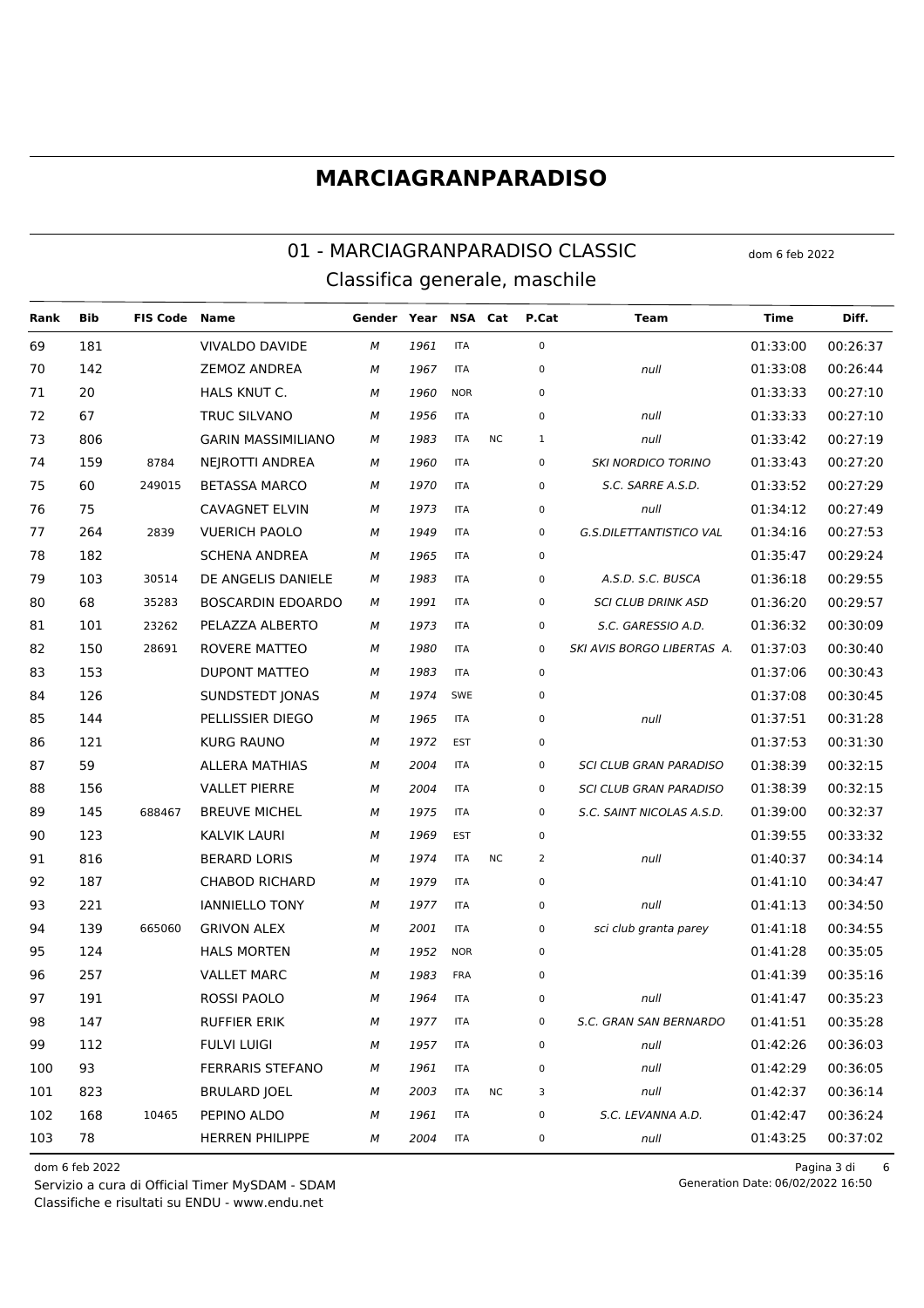#### 01 - MARCIAGRANPARADISO CLASSIC Classifica generale, maschile

**FIS Code** Gender Year NSA Cat P.Cat Diff. Rank **Bib Name Team Time** 00:37:31  $104$ 95 14567 SOLINAS ALESSANDRO **ITA**  $\Omega$ 01:43:54 1965  $G.S.A. ZANF'$ M **HALS JORGEN** 105 115  ${\cal M}$ 1970 **NOR**  $\Omega$ **SKIFORFNINGFN**  $01.43.58$  $00.37.34$ 195 MARTOCCHIA MASSIMO 01:44:23 00:38:00 106 M 1969 **ITA**  $\Omega$  $null$ 107 241 19864 **GHISAFI STEFANO ITA**  $\Omega$ **SCLCLUB MONT NERY**  $01.44.45$ 00:38:22 M 1970 108  $222$ 10328 DE MARTINO FAUSTO M 1961 **ITA**  $\Omega$ S.C. DIPENDENTI BPER BANCA 01:44:54 00:38:31  $\mathbf 0$ 109  $226$ **BERLIER MICHEL** 1980 **ITA** 01:44:58 00:38:35 M **KORZETKOWSKI MAREK**  $110$ 194 POL  $\Omega$  $01.45.01$ 00:38:38 1981 M null 111 113 **HARTO KNUT** M 1958 **NOR**  $\Omega$ **SKIFORENINGEN** 01:45:03 00:38:40 112 131 PICCINNO STEFANO M 1978 **ITA**  $\Omega$ **INDIVIDUALE** 01:45:17 00:38:54  $113$ 53 **ZANIVAN BRUNO**  $\Omega$ 01:45:25 **ITA** 00:39:02 M 1953 null CHARRONNIER 114 135 35087 M 1991 **ITA**  $\Omega$ **SCI CLUB FALLERE ASF** 01:45:30 00:39:07 **RICCARDO**  $\overline{M}$ 1986 115 102 PERROD DIEGO **ITA**  $\Omega$  $null$ 01:46:50 00:40:27 1963 98 TRUUSALU PRIIT M EST  $01:47:02$  $00:40:39$ 116  $\mathbf 0$ SCLNORDICO SERRAVALLE 01:47:34 117 128 96393 **MARANGON SIMONE** M 1975 **ITA**  $\Omega$ 00:41:11 9987 1961 **SCI CLUB LISSONE** 118 260 PASSONI LUCIANO M **ITA**  $\Omega$ 01:48:28 00:42:05 1971 193 **ZANOLLI PATRICK** M  $01.48.44$  $00.42.21$ 119 **ITA**  $\Omega$ 120 105 **CHIANALE FRANCESCO** M 1073 **ITA**  $\Omega$ **SCLCLUB LEVANNA** 01:49:07 00:42:44 CHAMPRÉTAVY 1986 121 255 M **ITA**  $\overline{0}$ 01:49:33 00:43:10 **MATHIEU** 1964 **INDIVIDUALE** 122 104 PIDELLO GIOVANNI M **ITA**  $\mathbf 0$  $01:50:02$  $00:43:39$ 123 202 JØRGENSEN STEINAR M 1956 **NOR**  $\Omega$  $01:50:23$ 00:44:00 124 138 **VICIANI ALEX** M 1977 **ITA**  $\mathbf 0$ 01:50:55 00:44:32 125 263 **VESAN ALBERTO** M 1974 **ITA**  $\mathbf 0$ 01:51:07 00:44:43 126 148 LEVATI DAMIANO M 1977 **ITA**  $\mathbf 0$ 01:51:09 00:44:46 1981 127 196 **AGRILLO ANTONIO** M **ITA**  $\overline{0}$  $null$ 01:51:11 00:44:48 **INDIVIDUALE** 128 253 **ZORZINI MARCELLO** M 1973 **ITA**  $\mathbf 0$ 01:51:28 00:45:05 129 242 9EA3F PANZA EMANUELE M 1962 **ITA**  $\mathbf 0$ **SCI CLUB MONT NERY** 01:51:47 00:45:24 1981 130 129 ARCARO GIANLUCA M **ITA**  $\mathbf{0}$ 01:52:19 00:45:56 695433 **SCI CLUB DRINK ASD** 131 203 **POZZI ANDREA** M 1969 **ITA**  $\Omega$ 01:53:12  $00:46:49$ 132 154 696652 CORSO LEONARDO M 1978 **ITA**  $\mathbf 0$ 01:53:27 00:47:04 133 199 **SCROGLIERI STEFANO** M 1971 **ITA**  $\mathbf 0$ 01:54:18 00:47:55 7426 134 209 **FERRERO MASSIMO** M 1958  $\Omega$ **SC TERSIVA** 01:54:50 00:48:27 **ITA** 135 818 ARIZIO GIANCARLO M 1945 **ITA NC**  $\overline{4}$  $null$ 01:55:22 00:48:59 **INDIVIDUALE** 136 246 **MELLO RELLA PAOLO** M 1960 **ITA**  $\mathbf 0$ 01:56:26 00:50:03 137 250 **VINCENT SAMUEL** M 1970 **FRA**  $\Omega$ 01:56:26 00:50:03

dom 6 feb 2022

Servizio a cura di Official Timer MySDAM - SDAM Classifiche e risultati su ENDU - www.endu.net

Pagina 4 di  $\boldsymbol{6}$ Generation Date: 06/02/2022 16:50

dom 6 feb 2022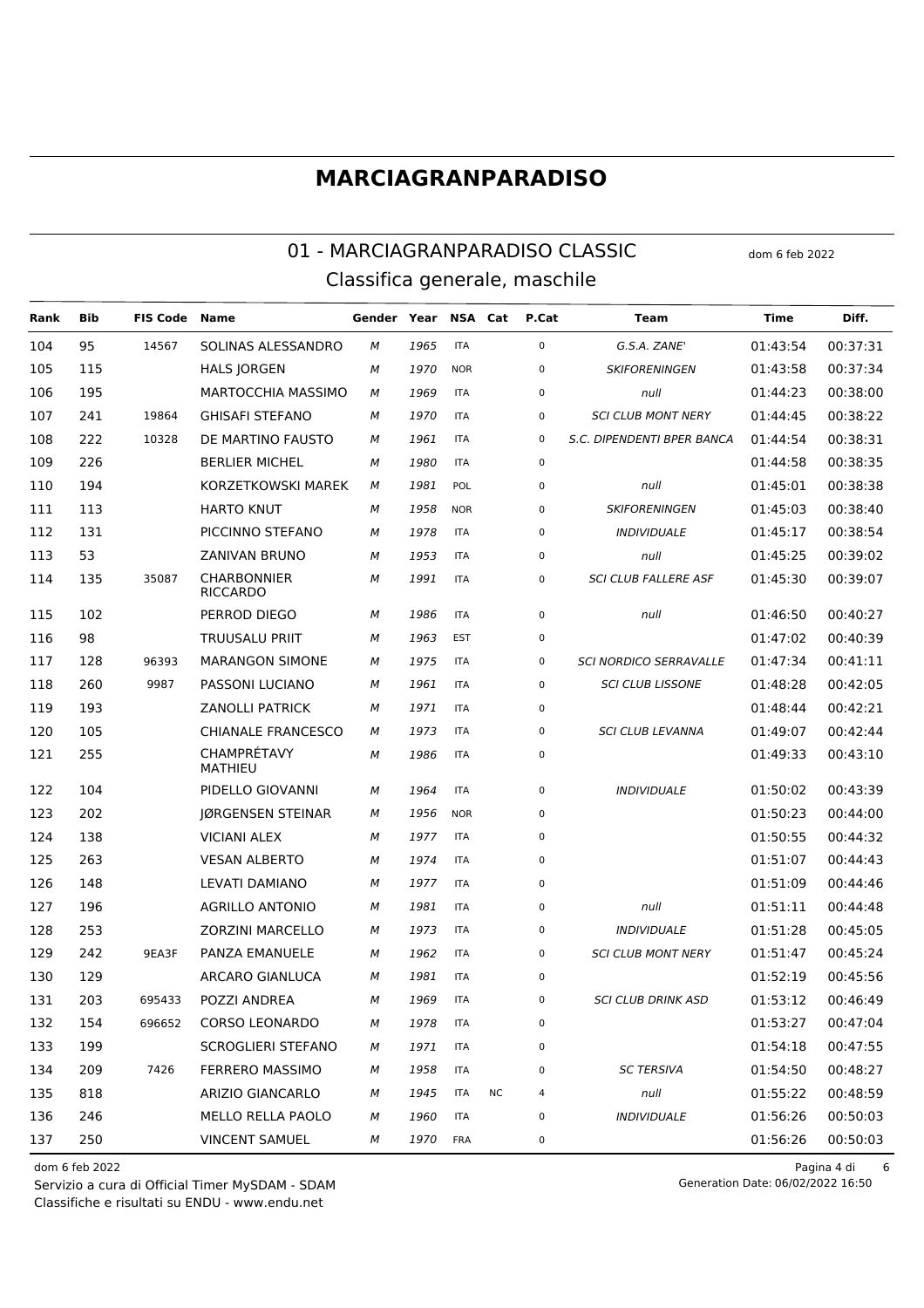#### 01 - MARCIAGRANPARADISO CLASSIC Classifica generale, maschile

**FIS Code Name** Gender Year NSA Cat P.Cat Diff. Rank **Bib Team Time** 138 151 PANFILOV ALEXEY **ITA**  $\Omega$  $01.56.55$ 00:50:31 1972 M null 205 00:51:26 139 **VERCELLOTTI ANDREA** M 1964 **ITA**  $\Omega$ null  $01.57.49$ 140 **CURZIO LEONARDO** 00:51:41 189 M 1958 **ITA**  $\Omega$ **SCI CLUB MONT NERY** 01:58:04 141  $228$ 4097 **BONAGURO ARMANDO ITA**  $01.58.06$ 00:51:43  $\Omega$ G.S.A. ZANE' A.S.D. M 1952 106 00:52:11 142 DI LORENZO VALERIO  ${\cal M}$ 1975 **ITA**  $\Omega$  $01.58.34$ 00:54:15 143 822 **QUENDOZ MATTHIEU** 2003 **ITA**  $NC$ 6 02:00:38 M  $null$ 144 807 AGOSTINO OMAR  $02.00.47$ 00:54:24 2003 **ITA** N<sub>C</sub> 8 M null 145 259 4637 **ZULIAN DANIELE** M 1953 **ITA**  $\Omega$ 02:00:54 00:54:31 146 825 **FORTE FRANCESCO** M 2003 **ITA**  $\Omega$ null 02:00:54 00:54:31 147 179 CARRURRA PAOLO **ITA**  $02.00.59$ 00:54:36  $\Omega$ **INDIVIDUALE** M 1970 148 164 642567 **MARGUERETTAZ MIRCO** M 1962 **ITA**  $\Omega$ **SC FALLERE A.S.D** 02:01:06 00:54:43 149 826 **GLAREY MICHEL** 2003 **ITA**  $\overline{0}$ 02:01:13 00:54:50 M null  $150$ 155 DAVIT MARCO 02:01:46 00:55:22 **ITA**  $\Omega$ M 1075 151 811 **KNUT HOLTHE** M 1960 **NOR**  $NC$  $\circ$ 02:02:38 00:56:15 null 152 200 9669 **TURCI PAOLO** 1961 **ITA**  $\Omega$ **SC GENOVA CAI** 02:03:28 00:57:05 M  $153$ **BELLON ALESSANDRO** 252 **ITA**  $\Omega$  $02.04.41$  $00.58.17$ M 1986 154 206 NUCERA SANDRO M 1965 **ITA**  $\Omega$ SCI CLUB VALSAVARENCHE 02:05:12 00:58:49 155 247 LE GALLIC IEAN-MARC 1960 FRA  $\Omega$ 02:05:25 00:59:02 M **SIMONFTTI** 156 802 02:05:51 00:59:28 M 1968 **ITA**  $\overline{M}$  $10$ ALESSANDRO 157 143 **COCCIOLETTI PIERO** M 1949 **ITA**  $\pmb{0}$ null 02:05:54 00:59:30 158 219 MALVEZZI PAOLO M 1974 **ITA**  $\Omega$ 02:07:45 01:01:22 02:09:43 **MAUREL WILLIAM** 1969  $01:03:20$ 159 197 M **FRA**  $\Omega$ 160 248 **GIROUX FRANCOIS** M 1983 FRA  $\mathbf 0$ 02:09:58 01:03:35 39964 **SCI CLUB FALLERE ASF** 161 136 **GNEMAZ IEAN NOEL** M 1998 **ITA**  $\Omega$ 02:11:00 01:04:37 **INDIVIDUALE** PERINI ALBERTO 1959 162  $244$  $\overline{M}$ **ITA**  $\Omega$  $02.11.53$  $01.05.30$ 163 185 10452 POMA MAURO M 1961 **ITA**  $\Omega$ S.C. VERDEFONDO A.D. 02:12:04 01:05:41 **SCI CLUB GRAN PARADISO** 164 245 **SANTORO ROSARIO** M 1959 **ITA**  $\mathbf{0}$ 02:12:39  $01:06:16$ 165 809 **VAI FNTI ANTONIO**  $\overline{M}$ 1959 **ITA**  $\mathsf{N} \mathsf{C}$  $11$  $n||$  $02:12:43$ 01:06:20 **NATRELLA** 166 161 76588  $\overline{M}$ 1964 **ITA**  $\overline{0}$ **SCI CLUB DRINK** 02:14:41  $01:08:18$ MASSIMILIANO 1957 167 223 **CHARON PIERRE** M FRA  $\mathbf 0$ 02:14:55 01:08:32 168 258 8465 DE BERNOCHI ANDREA M 1959 **ITA**  $\Omega$ SCLNORDICO PRAGELATO A S 02:16:38  $01:10:15$ 169 172 RICCIO MASSIMILIANO M 1979 **ITA**  $\mathbf 0$ **INDIVIDUALE** 02:19:00 01:12:37 170 215 **BERGER ANDERS** M 1959 SWE  $\overline{0}$ 02:19:14 01:12:51 171 213 ANDERSSON JONAS M 1954 02:19:14 **SWF**  $\Omega$ 01:12:51

dom 6 feb 2022

Servizio a cura di Official Timer MySDAM - SDAM Classifiche e risultati su ENDU - www.endu.net

Pagina 5 di  $6\phantom{1}$ Generation Date: 06/02/2022 16:50

dom 6 feb 2022